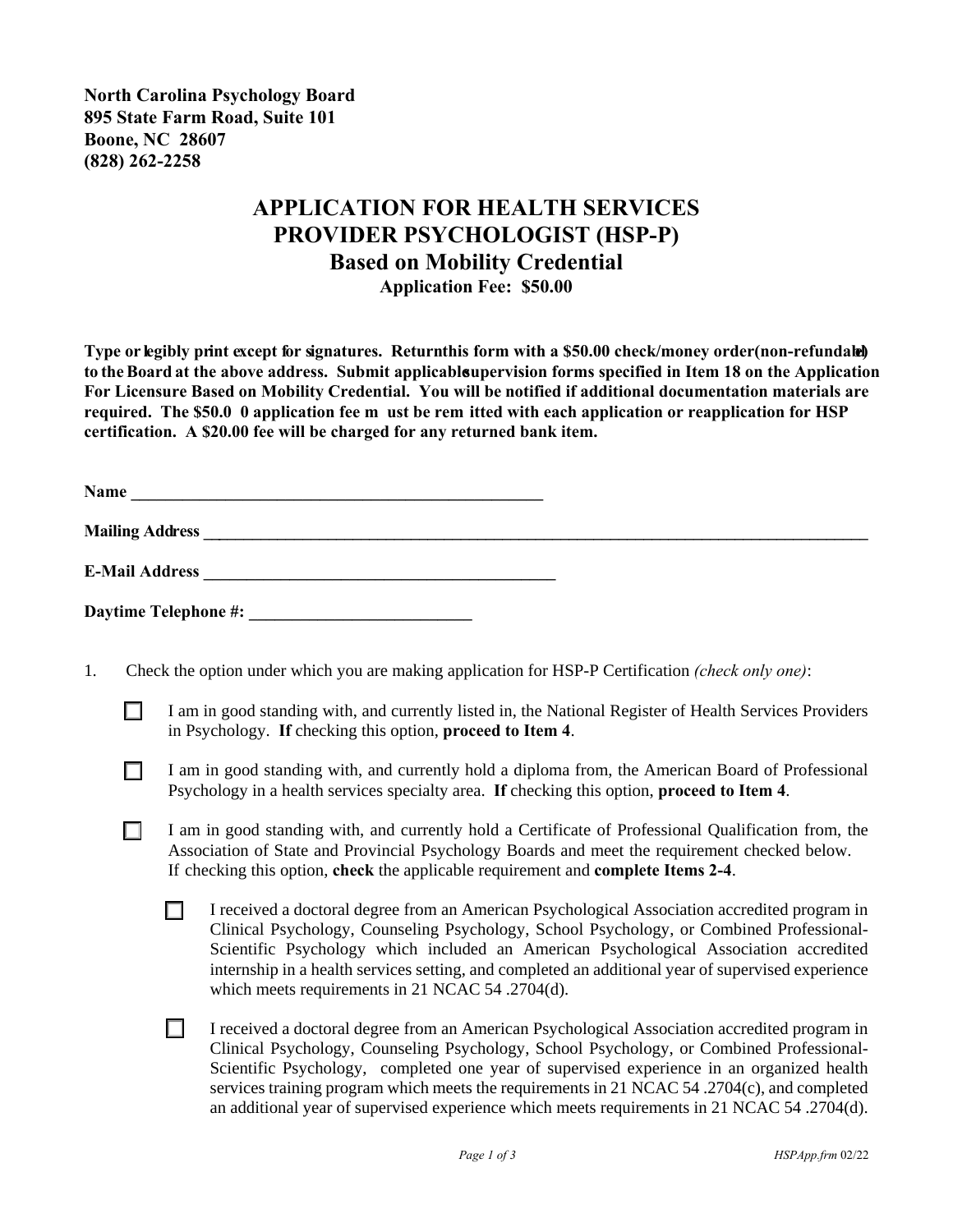|                                                                                                        | I have an academic foundation in the provision of health services, completed an internship<br>accredited by the American Psychological Association, and completed an additional year of<br>supervised experience which meets requirements in 21 NCAC 54 .2704(d).                                                                                                                                                                                                                                                                                                                                                                                                                                                                                    |  |  |  |  |
|--------------------------------------------------------------------------------------------------------|------------------------------------------------------------------------------------------------------------------------------------------------------------------------------------------------------------------------------------------------------------------------------------------------------------------------------------------------------------------------------------------------------------------------------------------------------------------------------------------------------------------------------------------------------------------------------------------------------------------------------------------------------------------------------------------------------------------------------------------------------|--|--|--|--|
|                                                                                                        | I have an academic foundation in the provision of health services, completed one year of<br>supervised experience which meets the requirements in 21 NCAC $54$ .2704(c) for an organized<br>health services training program, and completed an additional year of supervised experience which<br>meets requirements in 21 NCAC 54 .2704(d).                                                                                                                                                                                                                                                                                                                                                                                                          |  |  |  |  |
|                                                                                                        | I received a doctoral degree from an American Psychological Association accredited program in<br>School Psychology which included an internship meeting the guidelines of the Council of Directors<br>of School Psychology Programs, and completed an additional year of supervised experience which<br>meets requirements in 21 NCAC 54 .2704(d). (Enclose letters from your doctoral program head<br>and internship site training director which verify such.)                                                                                                                                                                                                                                                                                     |  |  |  |  |
|                                                                                                        | I received a doctoral degree prior to 1979 from a program which included course work which<br>demonstrates an academic foundation in the provision of health services and which included the<br>equivalent of a one year supervised internship in an American Psychological Association<br>accredited program providing health services, in a Veterans Administration setting providing health<br>services, or at a site providing health services which was specifically acceptable to my doctoral<br>training program, and completed an additional year of supervised experience which meets<br>requirements in 21 NCAC 54 .2704(d). (Enclose letters from your doctoral program head and<br>internship site training director which verify such.) |  |  |  |  |
|                                                                                                        | Other. (Attach explanation, citing applicable statutes and rules.)                                                                                                                                                                                                                                                                                                                                                                                                                                                                                                                                                                                                                                                                                   |  |  |  |  |
| List supervised experience which meets the requirements of 21 NCAC 54 .2704(c). Each Direct Supervisor |                                                                                                                                                                                                                                                                                                                                                                                                                                                                                                                                                                                                                                                                                                                                                      |  |  |  |  |

2. List supervised experience which meets the requirements of 21 NCAC 54 .2704(c). Each Direct Supervisor must complete and submit a HSP Form #1; or if applicable, in lieu of this form, materials banked with ASPPB which document the required supervised experience in health services provider activities may be sent directly to the Board from the ASPPB.**<sup>1</sup>** (Attach additional sheets, using the same format, if necessary.)

| <b>DATE</b><br>(mm/dd/yyyy) | Hours<br>Per<br>Week | <b>INSTITUTION</b><br>(Name & Address) | POSITION/<br><b>TITLE</b> | <b>DUTIES</b> | <b>DIRECT SUPERVISOR</b><br>(Name & Address) |
|-----------------------------|----------------------|----------------------------------------|---------------------------|---------------|----------------------------------------------|
|                             |                      |                                        |                           |               |                                              |
| From                        |                      |                                        |                           |               |                                              |
| To                          |                      |                                        |                           |               |                                              |
| From<br>To                  |                      |                                        |                           |               |                                              |

 $\text{1}$ Check here  $\text{1}$  if forms will be sent from ASPPB